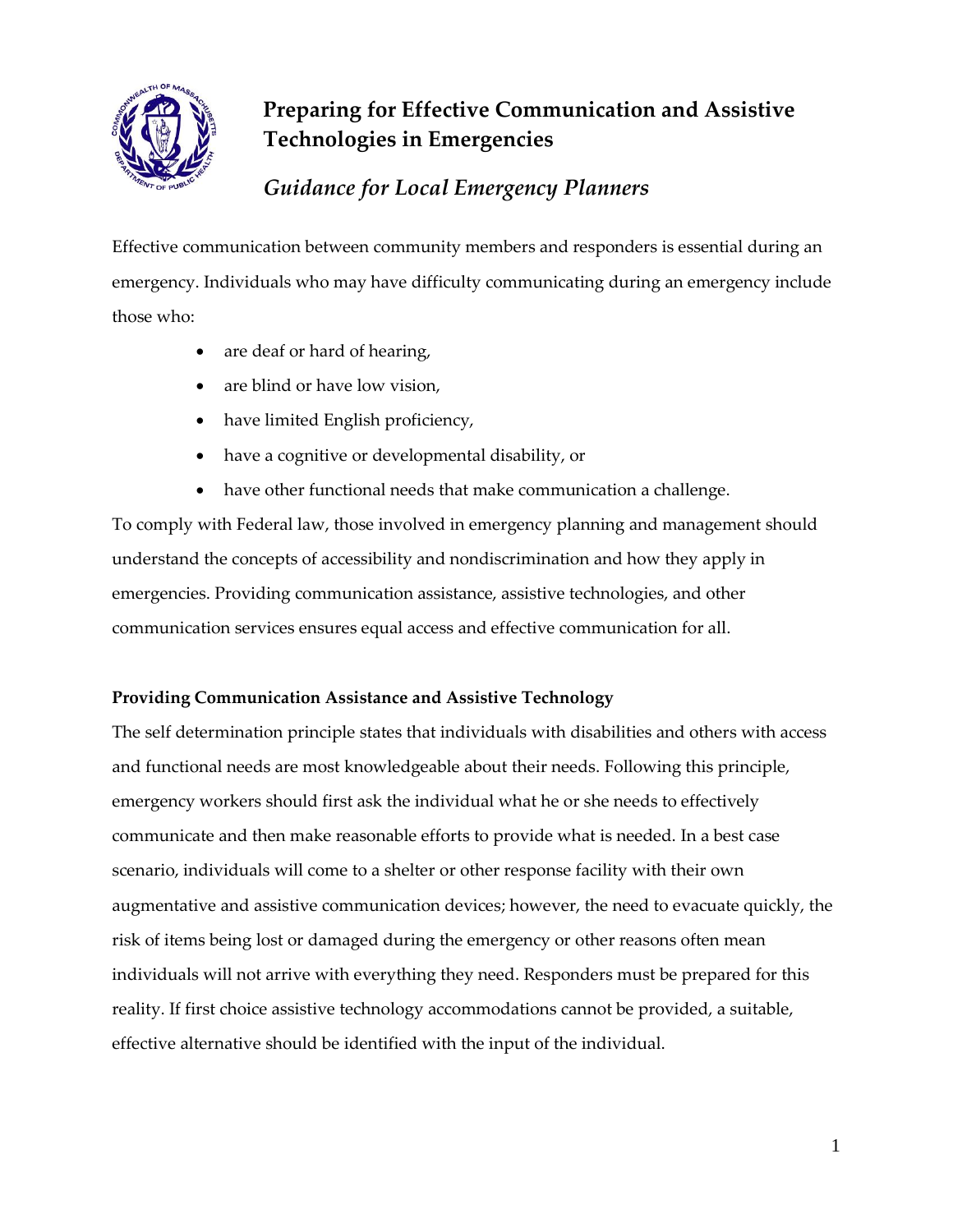#### **Obtaining Communication Assistance Services & Assistive Technology**

Obtaining assistive technology and resources can be accomplished two ways: you may choose to purchase items and keep them in your emergency cache or you may set up agreements to borrow or make just-in-time purchases. The CDC's *Public Health Preparedness Capabilities: National Standards for State and Local Planning* support this idea. The standards say that state and local jurisdictions should "have or have access to" resources which may include skills, training, equipment and technology. You can determine which supplies and equipment would be most useful for your community to have, and which you should just have access to, by working with community members with functional needs and organizations that serve these individuals.

You may already have some supplies and equipment that aid effective communication. For example, computers, closed caption capable televisions, notepads, and dry-erase boards are commonly found in schools, government buildings, and other facilities where individuals with communication challenges may come to access services and programs. You can work with other municipal departments to equip facilities with communication access tools—video phones, amplified telephones, and assistive listening devices—as a matter of routine to serve both dayto-day and emergency services and programs.

Some supplies, such as extra hearing aid batteries, are inexpensive and widely available for purchase. Other equipment including TTY/TDD telephones and handset amplifiers can be purchased new or used at greatly reduced costs. The New England Assistive Technology Exchange [\(http://getatstuff.org/home.php\)](http://getatstuff.org/home.php) is one resource for finding used assistive technology for low or no cost. Additionally, MassMATCH provides programs and information that make it possible to purchase, borrow, try out, and reuse Assistive Technology at [http://www.massmatch.org/find\\_at/borrow.php.](http://www.massmatch.org/find_at/borrow.php)

Once you have developed a cache of assistive technology and resources, be sure to include these items on inventory lists and make sure that emergency responders and volunteers are aware of their availability and have been trained in their use. This equipment should be checked

2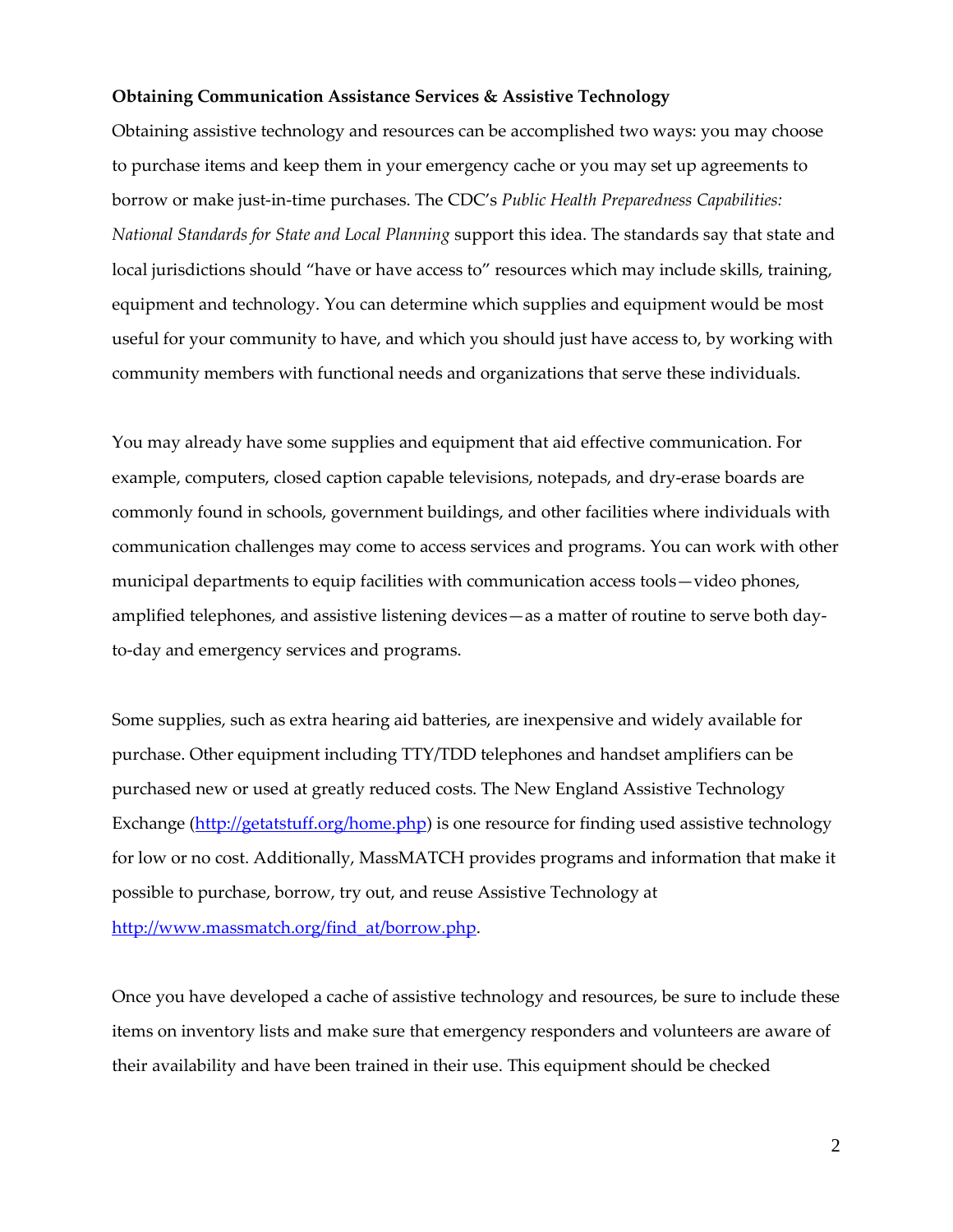periodically and maintained as needed. Activation checklists or job aids should include a step to check assistive technology to ensure it is in working order.

#### **Trainings and Guidance**

The following trainings and guidance are available to local government, first responders, and response volunteers:

- This video describes the types of communication assistive technologies that are available in FEMA Disastery Recovery Centers and how they are used. These same techologies would be useful in shelters or other emeregncy response facilities. [http://www.fema.gov/medialibrary/media\\_records/7188](http://www.fema.gov/medialibrary/media_records/7188)
- The MA Commission for the Blind offers training to work with individuals who are blind including sighted guide techniques and other ways to make your community more accessible. These trainings are free. Contact: Meg Robertson, 617-626-7581 or [Meg.Robertson@state.ma.us.](mailto:Meg.Robertson@state.ma.us)
- Preparedness for the Deaf and Hard of Hearing: Jonathan O'Dell of the MA Commission for the Deaf and Hard of Hearing provides site evaluations and trainings that assist communities with information and strategies for effective communication access during emergencies. Contact: Jonathan O'Dell, [jonathan.odell@state.ma.us.](mailto:jonathan.odell@state.ma.us)
- The MassMATCH Program has two Assistive Technology Regional Centers (ATRCs) in Boston and Pittsfield that can provide training to communities on various types of assistive technology available including their basic functions and uses. However, the ATRCs rely on agencies, medical providers, and users to determine the type of technology needed for AT users. ATRC staff cannot recommend specific items to purchase or provide training for individual AT users. ATRC Contacts:
	- o ATRC Boston, Operated by Easter Seals MA. Contact Catherine Bly and Kristine Peak-Oliveira at 617-226-2640 or 800-244-2756 or **ATRC@eastersealsma.org**
	- o ATRC Pittsfield, Operated by UCP-Berkshire. Contact Dawn Matthews at 413-442- 1562 or **ATRC@ucpberkshire.org**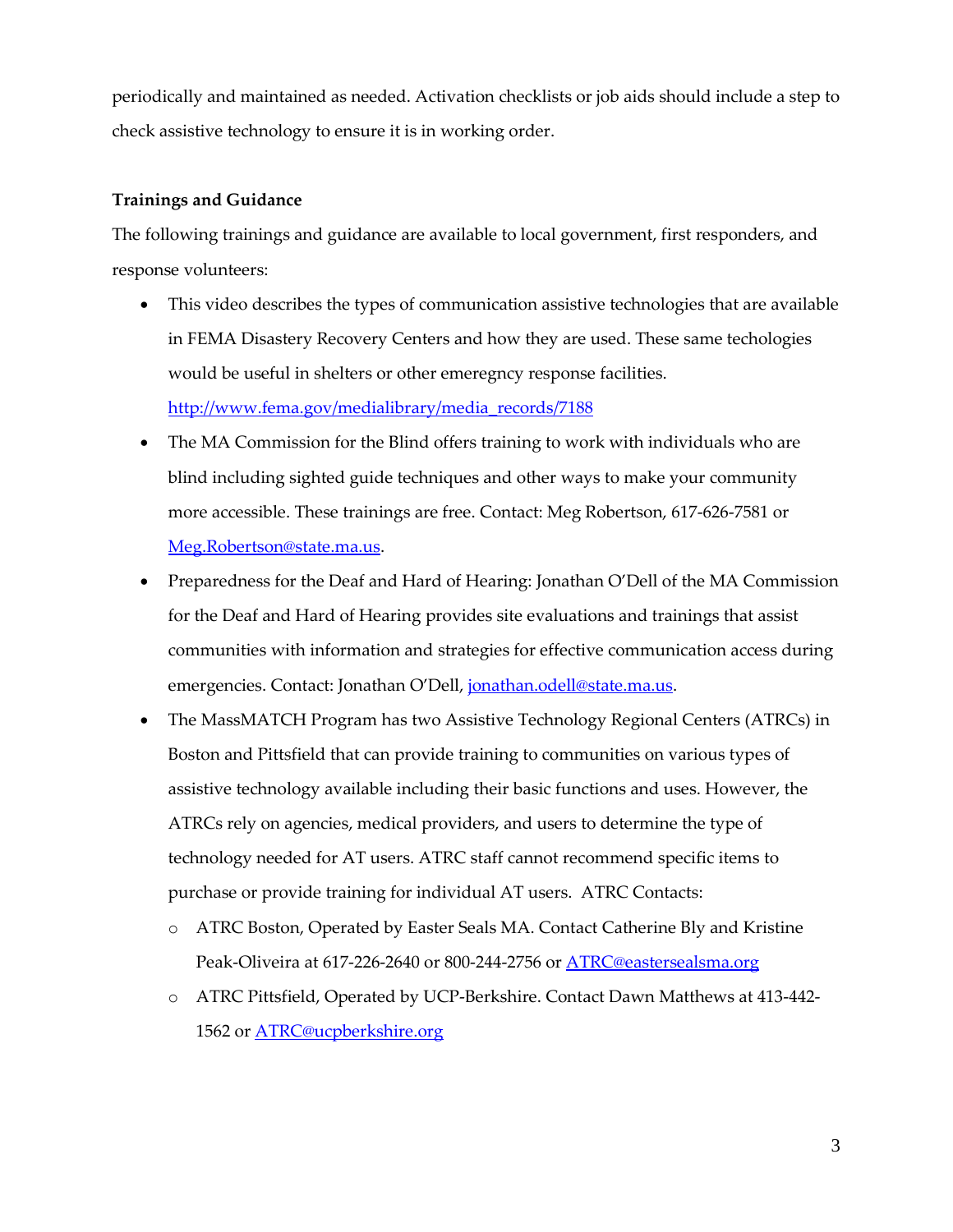"Emergency 2.0 Wiki" a Social Media Accessibility Toolkit:

[http://emergency20wiki.org/wiki/index.php/Accessibility\\_Toolkit](http://emergency20wiki.org/wiki/index.php/Accessibility_Toolkit)

## **Suggested Resources to Have or Have Access To**

### **Written, Audio, & Visual Materials**

| Resource                                              | <b>Additional Information</b>                                                                                                                                                                                                                                                                             |  |
|-------------------------------------------------------|-----------------------------------------------------------------------------------------------------------------------------------------------------------------------------------------------------------------------------------------------------------------------------------------------------------|--|
| Foreign<br>Language<br>Materials                      | Pre-developed materials may be available for download at CDC, Red<br>Cross, DPH, etc.                                                                                                                                                                                                                     |  |
| "I speak" -                                           | "I speak" chart is included in DPH's "Show Me" tool.                                                                                                                                                                                                                                                      |  |
| Flag/Language<br>Identification<br>Chart              | Dept. of Homeland Security "I Speak" poster available for download<br>here: http://www.dhs.gov/xlibrary/assets/crcl/crcl-i-speak-poster.pdf                                                                                                                                                               |  |
| Audio<br>Recorded<br>Materials                        | Consider having recorded information on CD/DVD for those with vision<br>impairments, low literacy, or limited English proficiency.                                                                                                                                                                        |  |
| Preparedness &<br>Response Sign<br>Language<br>Videos | http://www.youtube.com/user/preparedness4deaf This channel provides<br>English & Spanish sign language videos on SNS topics, general<br>emergency preparedness, environmental health, vaccination, and more.<br>These are also narrated so may be helpful for individuals with low<br>literacy.           |  |
| Electronic                                            | Written materials available electronically for use with screen readers,<br>screen magnifiers, etc.                                                                                                                                                                                                        |  |
| Format<br>Materials                                   | Electronic documents should be accessible. The following document<br>describes formatting guidelines that will make materials accessible to all<br>audiences: http://hres.mcmaster.ca/documents/creating-accessible-<br>electronic-materials.pdf                                                          |  |
| Pictograph-<br><b>Based Tools</b>                     | Show Me: A Communication Tool for Emergency Shelters was developed by<br>Massachusetts DPH. Visit www.mass.gov/dph/showme to order print<br>copies or download the tool.                                                                                                                                  |  |
| Large-print<br>signage                                | Ensure good contrast (e.g. black type/white background) and easy to<br>read fonts. Consider including signage with disability access symbols<br>(htthttp://www.mass.gov/eohhs/gov/departments/mcdhh/programs/hear<br>ing-dogs/disability-access-symbols.html) if services are available.                  |  |
| Large-print<br>materials                              | Large print is 14 point or larger, easy-to-read font such as Arial. Not all<br>materials need to be in large-print. Think about which materials can be<br>read to an individual on-site versus which materials will be taken by<br>individuals and used as a reference after leaving a response facility. |  |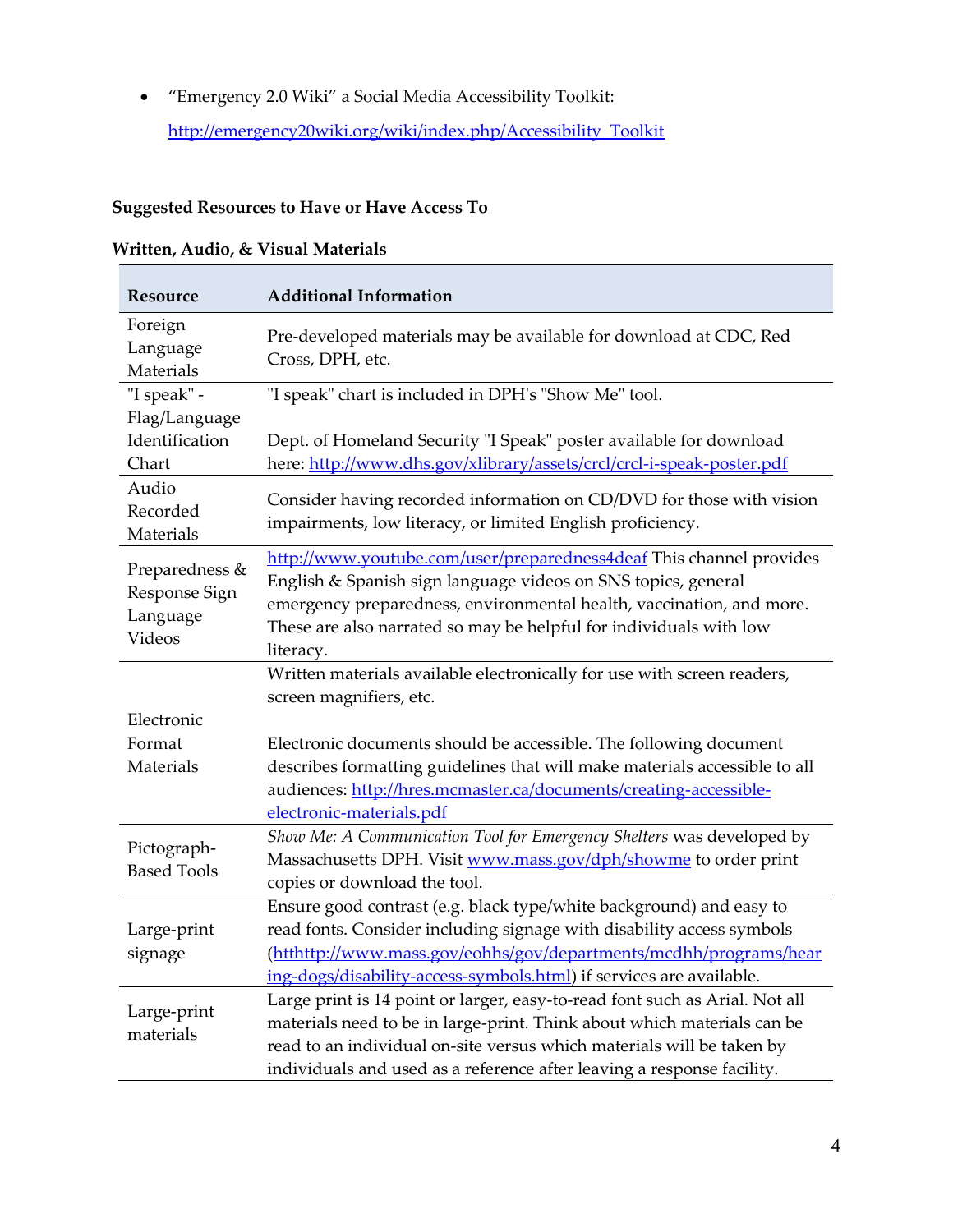| Resource                                          | <b>Additional Information</b>                                                                                                                                                                                                                                                                                                                                                                                                                                                                                                                                          |
|---------------------------------------------------|------------------------------------------------------------------------------------------------------------------------------------------------------------------------------------------------------------------------------------------------------------------------------------------------------------------------------------------------------------------------------------------------------------------------------------------------------------------------------------------------------------------------------------------------------------------------|
| Interpreters &<br>Translators                     | Prepare a list of interpreters (oral communication), translators (written<br>communication), and others who provide communication services.                                                                                                                                                                                                                                                                                                                                                                                                                            |
|                                                   | Establish memoranda of understanding with these providers if possible.                                                                                                                                                                                                                                                                                                                                                                                                                                                                                                 |
| Qualified Sign<br>Language<br>Interpreters        | Depending on the complexity of the communication environment, an<br>interpreter can work up to an hour and a half on their own. During an<br>extended incident, you may need two or more interpreters, even if only<br>one person requires an interpreter. A two-hour minimum charge is the<br>industry standard. Costs are approximately \$50-\$70/hr.                                                                                                                                                                                                                |
|                                                   | To request interpreters and CART providers in Massachusetts visit<br>http://www.mass.gov/mcdhh/ or (800) 882-1155 or (800) 530-7570 (TTY).                                                                                                                                                                                                                                                                                                                                                                                                                             |
| Just-in-Time<br><b>Emergency Sign</b><br>Language | The Massachusetts Commission for the Deaf and Hard of Hearing has<br>instructional videos for basic signs for law enforcement/other first<br>responders. These videos will not replace a qualified ASL interpreter but<br>may aid communication until an interpreter arrives.                                                                                                                                                                                                                                                                                          |
|                                                   | http://www.mass.gov/eohhs/gov/departments/mcdhh/programs/commu                                                                                                                                                                                                                                                                                                                                                                                                                                                                                                         |
|                                                   | nicate-train/basic-signs-for-law-enforcement.html                                                                                                                                                                                                                                                                                                                                                                                                                                                                                                                      |
| Video Relay<br>Service                            | Video relay services (VRS) are overseen and funded by the Federal<br>Communications Commission. A deaf ASL user can communicate with a<br>hearing person by using a remotely situated ASL interpreter to facilitate<br>communication through a video phone system. This service is free to<br>users. This does not require any equipment or cost for the hearing user. If<br>a Video Phone is already available at the shelter location it will allow<br>deaf shelter seekers to communicate with their families, friends and<br>service providers outside the shelter |
|                                                   | Users must select a VRS provider in advance and receive a 10-digit<br>number. A list of providers is available at:<br>http://www.fcc.gov/encyclopedia/trs-providers                                                                                                                                                                                                                                                                                                                                                                                                    |
|                                                   | Sighted guides can provide tours/orientation of shelters or other response<br>facilities for individuals with visual impairments. Think about whom in<br>your community could serve as a sighted guide.                                                                                                                                                                                                                                                                                                                                                                |
| <b>Sighted Guides</b>                             | Sighted guide training is recommended and available through the<br>Massachusetts Commission for the Blind. Just-in-time training materials<br>are also available from the Braille Institute:<br>http://brailleinstitute.org/site/DefaultSite/filesystem/documents/SightedG<br>uideTechniques.pdf                                                                                                                                                                                                                                                                       |

### **Skills, Procedures, & Human Resources**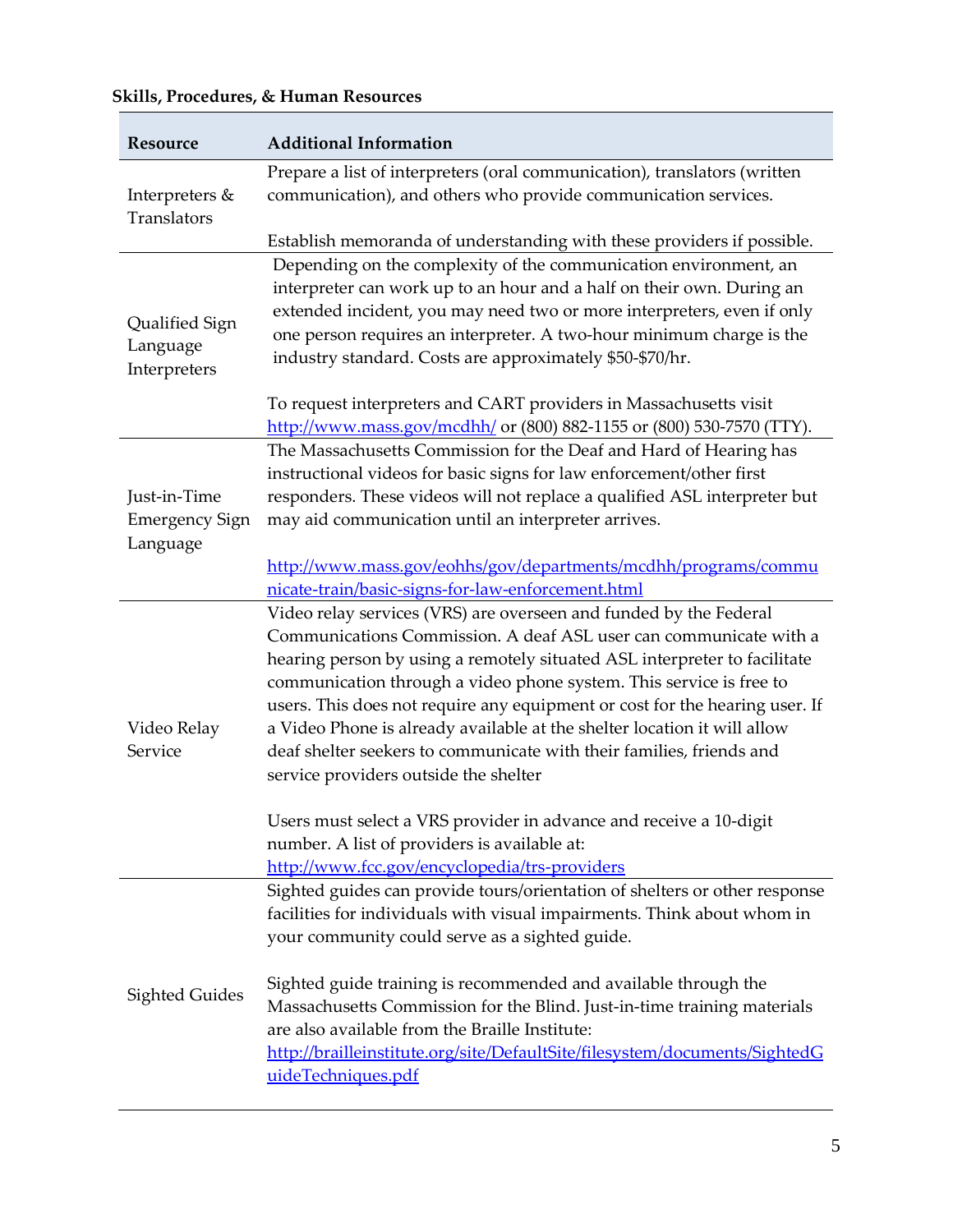| <b>Additional Information</b>                                                                                                                                                                                                                                                                                                                                                                                                                                                                                                                                                                                                                                                                                                                                                                                                                   |
|-------------------------------------------------------------------------------------------------------------------------------------------------------------------------------------------------------------------------------------------------------------------------------------------------------------------------------------------------------------------------------------------------------------------------------------------------------------------------------------------------------------------------------------------------------------------------------------------------------------------------------------------------------------------------------------------------------------------------------------------------------------------------------------------------------------------------------------------------|
| Although no formal training is required, emergency workers should be<br>aware of privacy considerations when assisting individuals to complete<br>forms. These may include not sharing information and providing a<br>private area to gather information orally. For deaf users, an ASL<br>interpreter may be required to gather information, as not all deaf<br>individuals are fluent in written English. You may want to incorporate<br>these considerations into policies, procedures, training, or job aids.                                                                                                                                                                                                                                                                                                                               |
| The Augmentative & Alternate Communication - Rehabilitation<br>Engineering Research Center (AAC-RERC) provides simple techniques<br>for first responders to communicate with someone who is speech limited.<br>Visit: http://aac-rerc.psu.edu/index.php/pages/show/id/18#1_Comm. This<br>would be useful reference information to have on-hand at a response site.                                                                                                                                                                                                                                                                                                                                                                                                                                                                              |
| CART providers provide nearly instant, verbatim transcriptions of what<br>is being said by use of stenotype machines. These are connected to<br>laptops which display plain English text from the phonetic input. For use<br>in group setting, the laptop can be connected to a projector. CART service<br>is useful for providing accessible briefings or community meetings.<br>CART providers are generally independent contractors. They cost<br>approximately \$95-\$110/hr. with a 2 hour minimum including travel time<br>and mileage. To request interpreters and CART providers in<br>Massachusetts contact MCDHH http://www.mass.gov/mcdhh/ or (800)<br>882-1155 or (800) 530-7570 (TTY).<br>Some companies and individuals provide CART services remotely via<br>the internet. Please contact MCDHH for more information on how this |
| works and for a list of providers.<br>Responders should have provisions to accommodate individuals who are<br>assisted by service dogs. Some considerations may include:<br>Policy that service dogs remain with their owner throughout all<br>parts of the shelter/response facility<br>Designate service dog relief area & process for removal of animal<br>waste<br>Supply of or access to dog food, muzzles, plastic bags for waste<br>Ability to reach veterinarian if needed<br>Pet shelter services/supplies can be shared with pets and service                                                                                                                                                                                                                                                                                         |
|                                                                                                                                                                                                                                                                                                                                                                                                                                                                                                                                                                                                                                                                                                                                                                                                                                                 |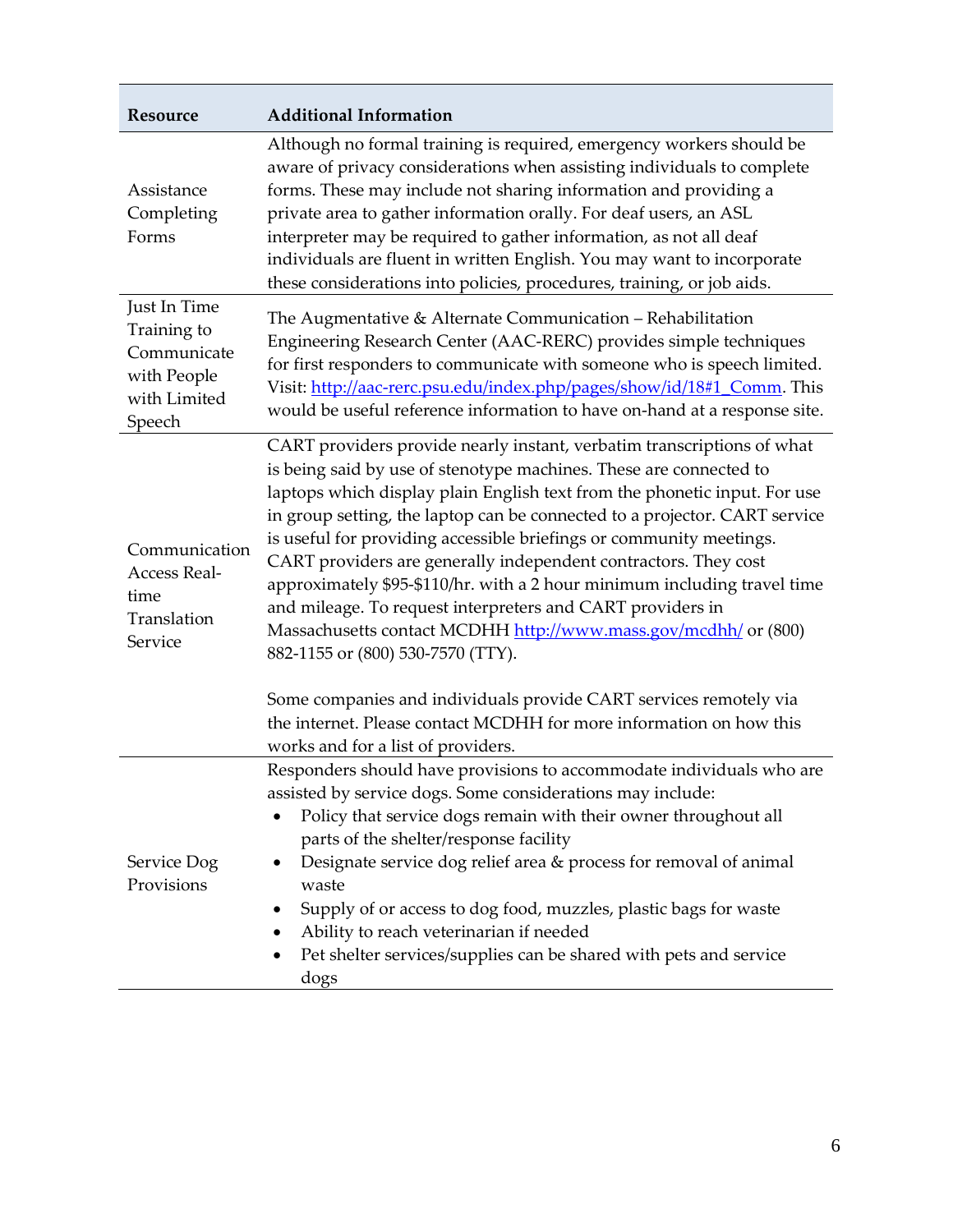## **Equipment & Supplies**

| Resource                                  | <b>Additional Information</b>                                                                                                                                                                                                                |
|-------------------------------------------|----------------------------------------------------------------------------------------------------------------------------------------------------------------------------------------------------------------------------------------------|
| Notepads/Pens, Dry-<br>Erase              | Pre-position these items in shelter/EDS go-kits. Choose unscented<br>markers.                                                                                                                                                                |
| Boards/Markers                            |                                                                                                                                                                                                                                              |
|                                           | Flashlights can facilitate lip reading and aid those with vision<br>impairments.                                                                                                                                                             |
| Flashlights                               | Consider selectable output LED flashlights and/or wide throw<br>instead of long range beams. These may be more appropriate for<br>shelter settings. Try to avoid unusual or proprietary batteries as<br>these may be difficult to replenish. |
|                                           | You don't need to spend a lot of money on magnifying glasses but<br>quality does count. Have lighted magnifying glasses if possible.                                                                                                         |
| <b>Magnifying Glasses</b>                 | There are several no/low-cost magnification smartphone<br>applications available. Search your smartphone application store<br>for these apps.                                                                                                |
|                                           | Portable, handheld, video magnifiers are more helpful to some<br>individuals although they are more expensive. Costs can range<br>from \$150-\$1,500.                                                                                        |
| Computers with                            | Computers are needed to support screen readers, speech                                                                                                                                                                                       |
| <b>Internet Access</b>                    | synthesizers, remote CART and email communication.                                                                                                                                                                                           |
| Smart Phones &                            | Multiple smart phone/tablet applications exist to aid<br>communication; individuals may bring smart phones/tablets with<br>them to the emergency response facility.                                                                          |
| Tablets with Internet                     | A few commonly used assistive communication apps:                                                                                                                                                                                            |
| Access                                    | Proloquo2go- speech generator for individuals who have<br>difficulty speaking                                                                                                                                                                |
|                                           | Assistive Chat - similar to Proloquo2go; not as advanced; much                                                                                                                                                                               |
|                                           | cheaper<br>Consider proper storage (cool, dry, room temperature).                                                                                                                                                                            |
| Supply of Hearing<br><b>Aid Batteries</b> | These have approximately 3 year shelf life so consider developing<br>MOUs to rotate these supplies after a year or two with drug stores<br>or other organizations.                                                                           |
| Desiccant                                 | Store in ziplock bags to dry out hearing aids, cochlear implant<br>processors, smart phones or other sensitive assistive devices.                                                                                                            |
| Telephone Handset<br>Amplifiers           | Make phones louder & clearer. Some may require batteries.                                                                                                                                                                                    |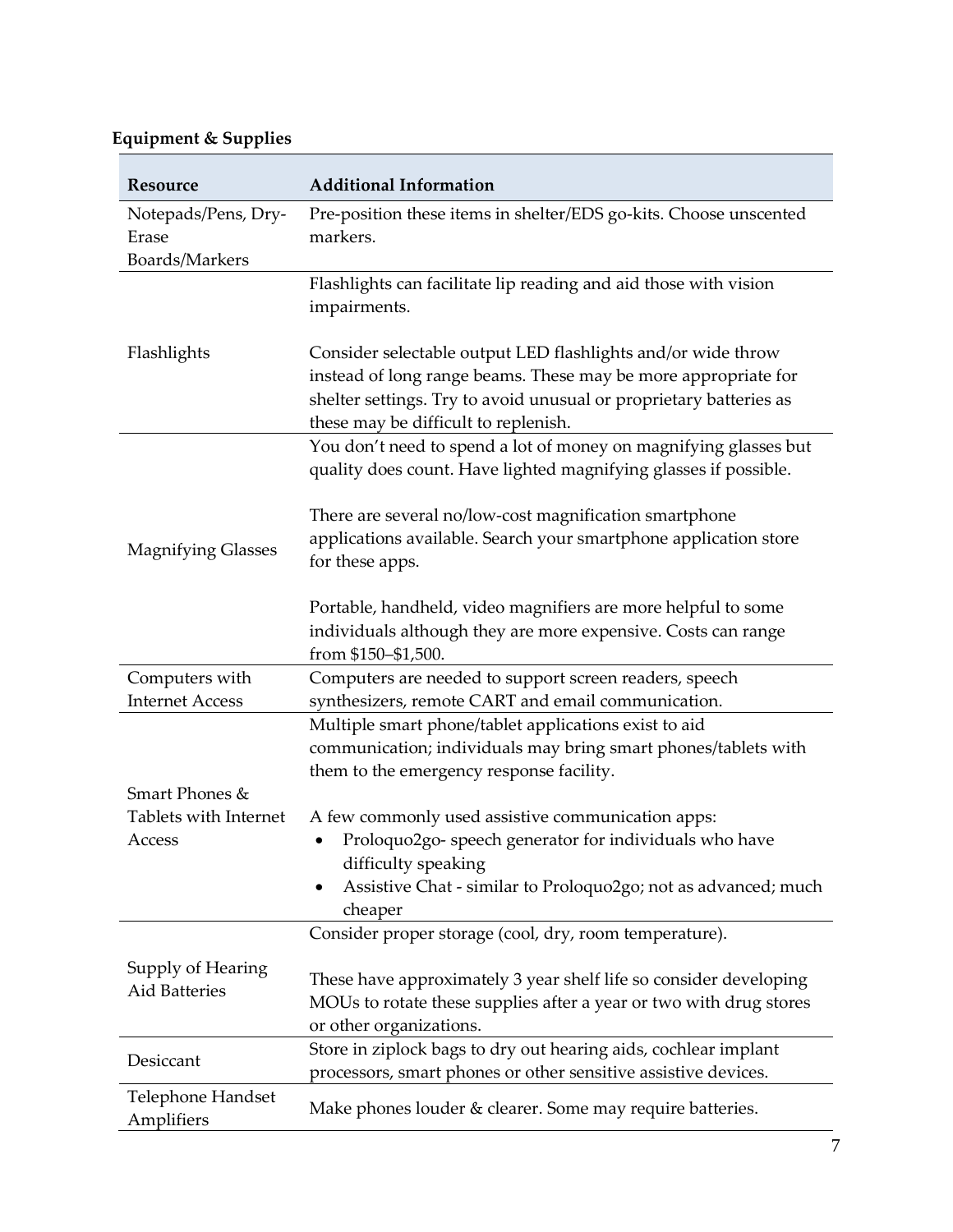| Resource                                                           | <b>Additional Information</b>                                                                                                                                                                                                                                                                                                                                                                                                                                                            |
|--------------------------------------------------------------------|------------------------------------------------------------------------------------------------------------------------------------------------------------------------------------------------------------------------------------------------------------------------------------------------------------------------------------------------------------------------------------------------------------------------------------------------------------------------------------------|
| <b>TTY/TDD Phones</b>                                              | A TTY/TDD is an alternative communication device that allows<br>people who are deaf or hard of hearing to communicate over the<br>phone. Rather than speaking on the telephone, a TTY user will<br>place the headset on the TTY (or just use the TTY if it is connected<br>directly to the phone line) and carry on typed conversations. TTY<br>relay service can be accessed by dialing 711. * Please note that TTY's<br>are being supplanted by video phones and video relay services. |
| <b>Captioned Phones</b>                                            | Captioned phones provide captioning to accompany audio during a<br>telephone conversation. The captioning service is free, similar to the<br>video relay service.                                                                                                                                                                                                                                                                                                                        |
| Augmentative<br>Communication<br>Devices                           | These may include bullhorns, microphones, etc.<br>Public buildings may have this type of equipment. If this is the case,<br>ensure your plan includes how to access and use this equipment<br>during an emergency.                                                                                                                                                                                                                                                                       |
| <b>Assistive Listening</b><br>Systems                              | These systems include a hardwired or wireless<br>microphone/transmitter combination, and wireless receivers with<br>adjustable volume control and a variety of listening attachments<br>such as headphones and neck loops. They are helpful when<br>communicating with individuals who are hard of hearing and do<br>not have hearing aids, or when there is a high level of background<br>noise.                                                                                        |
| Television with<br>Closed Caption<br>Capability                    | Most televisions have this capability built in. Make sure you have<br>instructions for turning on closed captioning.                                                                                                                                                                                                                                                                                                                                                                     |
| Speech Synthesizers/<br><b>Screen Readers for</b><br>Text-to-Voice | The JAWS software is a popular speech synthesizer. Many schools<br>and libraries use this software. If your shelter/response facility uses<br>this software, ensure your plan includes how to access and use the<br>software during an emergency.                                                                                                                                                                                                                                        |
| <b>Visual Alerting</b><br>Systems                                  | These include audiovisual fire alarms & CO2 detectors. Check to<br>see if these are installed in your shelter/response facility as many<br>schools & public buildings already have these.                                                                                                                                                                                                                                                                                                |
| ICS/Emergency<br>Worker Vests or<br>Arm-Bands                      | These will help individuals with access and functional needs<br>identify emergency workers who can assist them. Be sure to<br>provide a vest/arm-band for all interpreters or other<br>communication providers.                                                                                                                                                                                                                                                                          |
| Screen Magnification<br>Programs                                   | These are software programs loaded into a computer's memory. If<br>you anticipate that residents/evacuees will need to use computers,<br>you may want to load the program into a laptop that will be<br>brought to the shelter/response facility.<br>Depending on the computer program used, some individuals may<br>have their needs met by changing the font size or utilizing the zoom                                                                                                |